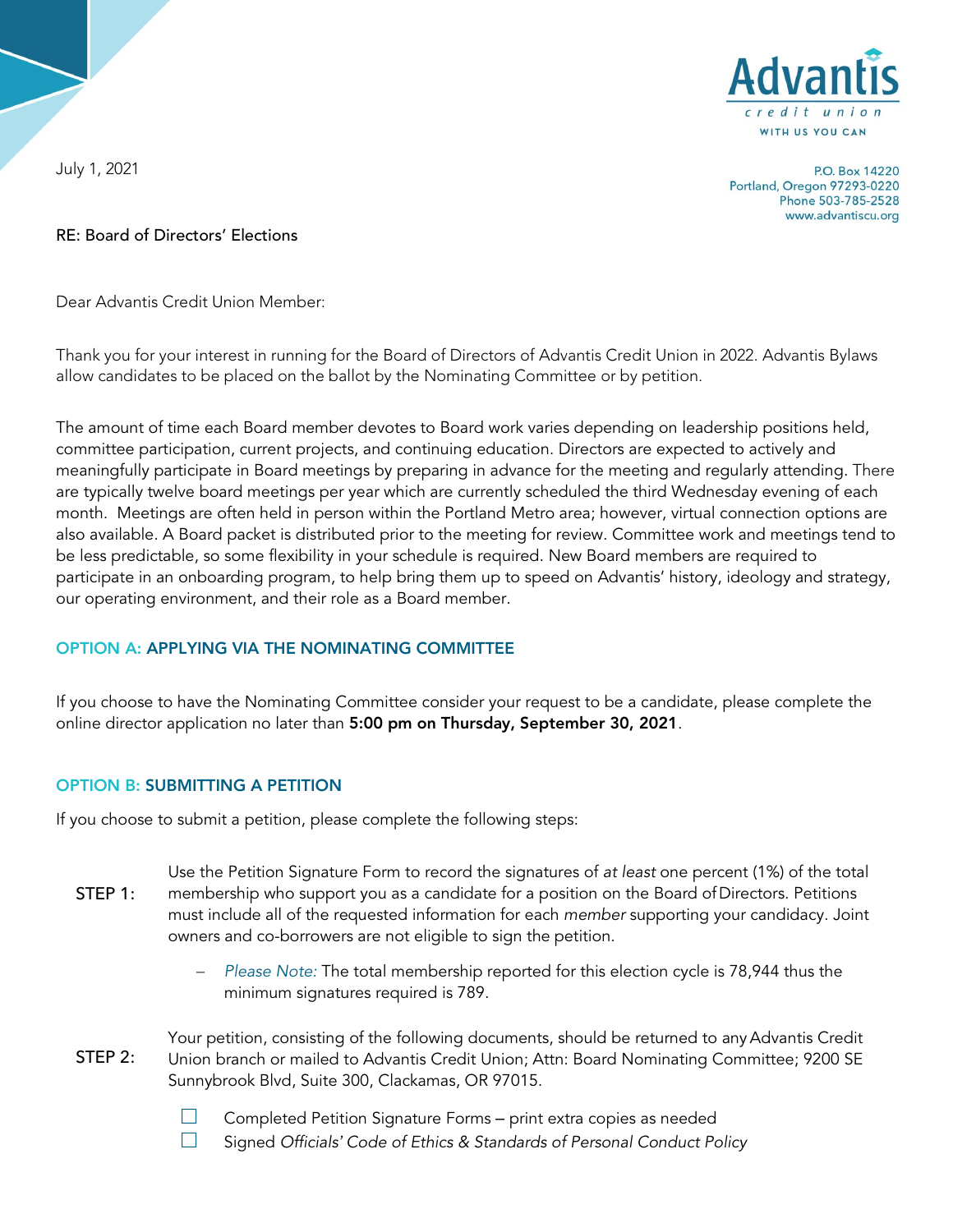- □ Signed *Director Agreement to Serve*
- □ Signed *Director Position Description*
- Copy of your resume detailing your employment history (Employer; City, State, Country; Position; Dates Employed; and Reason for Leaving), as well as other relevant professional activities and affiliations.
	- Petition Deadline: All documents must be *received* in one package no later than January 15, 2022.
- Once your petition is received, we will send you an authorization form via email, requesting your permission to procure a criminal background check; this will require your electronic signature. STEP 3:

The petition signatures will be verified and the Nominating Committee will notify you in February describing your status as a candidate by petition.

#### IN CLOSING

*Thank you.* As a member-owner of Advantis, we are grateful you are considering leveraging your time, expertise, and unique lived experiences to make our financial cooperative stronger.

If you have questions regarding this process, please contact us at board@advantiscu.org.

Sincerely,

**Bryan Sims Advantis Credit Union** | *Board of Directors & Nominating Committee Chair*

**WITH US YOU CAN**

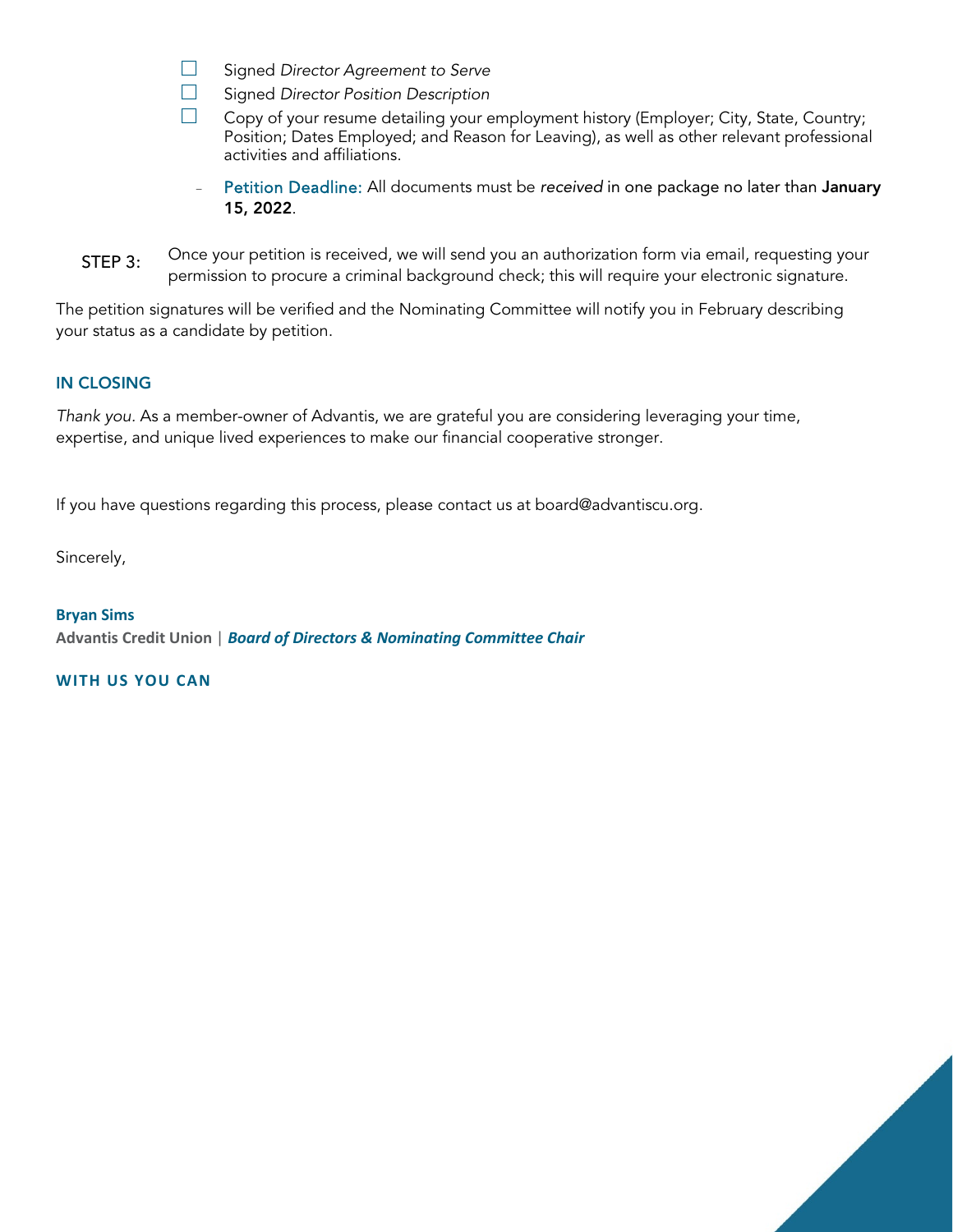

# Advantis Credit Union | Director Agreement to Serve

 I, (*please print name*)\_\_\_\_\_\_\_\_\_\_\_\_\_\_\_\_\_\_\_\_\_\_\_\_\_\_\_\_\_\_\_\_\_\_\_\_\_, do hereby request that my name be placed in nomination by the Nominating Committee for a position as Director of Advantis Credit Union for the 2022 election.

I understand that in order to be nominated, I:

- 1. Be a member of the Credit Union (preferably for twelve consecutive months before the petition deadline of January 15, 2022);
- 2. Authorize a criminal background check;
- 3. Satisfy the bonding requirements of the Credit Union, including not having any convictions of a felony or greater charge, or any criminal charge involving dishonesty or a breach of trust;
- 4. Agree to comply with the terms of the Credit Union's Officials' Code of Ethics & Standards of Personal Conduct Policy;
- 5. Be (18) year of age, or older, and eligible to vote in Credit Union elections;
- 6. Not be employed by the Credit Union or any subsidiary during the past (3) years;
- 7. Not have any immediate family members currently employed by the Credit Union;
- 8. Not have defaulted on an obligation with the Credit Union or caused a loss to the Credit Union;

I certify that, if elected, I am able to serve without any conflict of interest, and agree to comply with the requirements as described in the Governance Overview, Officials' Code of Ethics & Standards of Personal Conduct Policy & Director Position Description.

I agree to the placing of my name in nomination and will serve, if elected as a director, to the best of my ability.

I agree to attend the new director orientation and complete other education requirements as the board may establish from time to time.

Member Signature **Date** Date